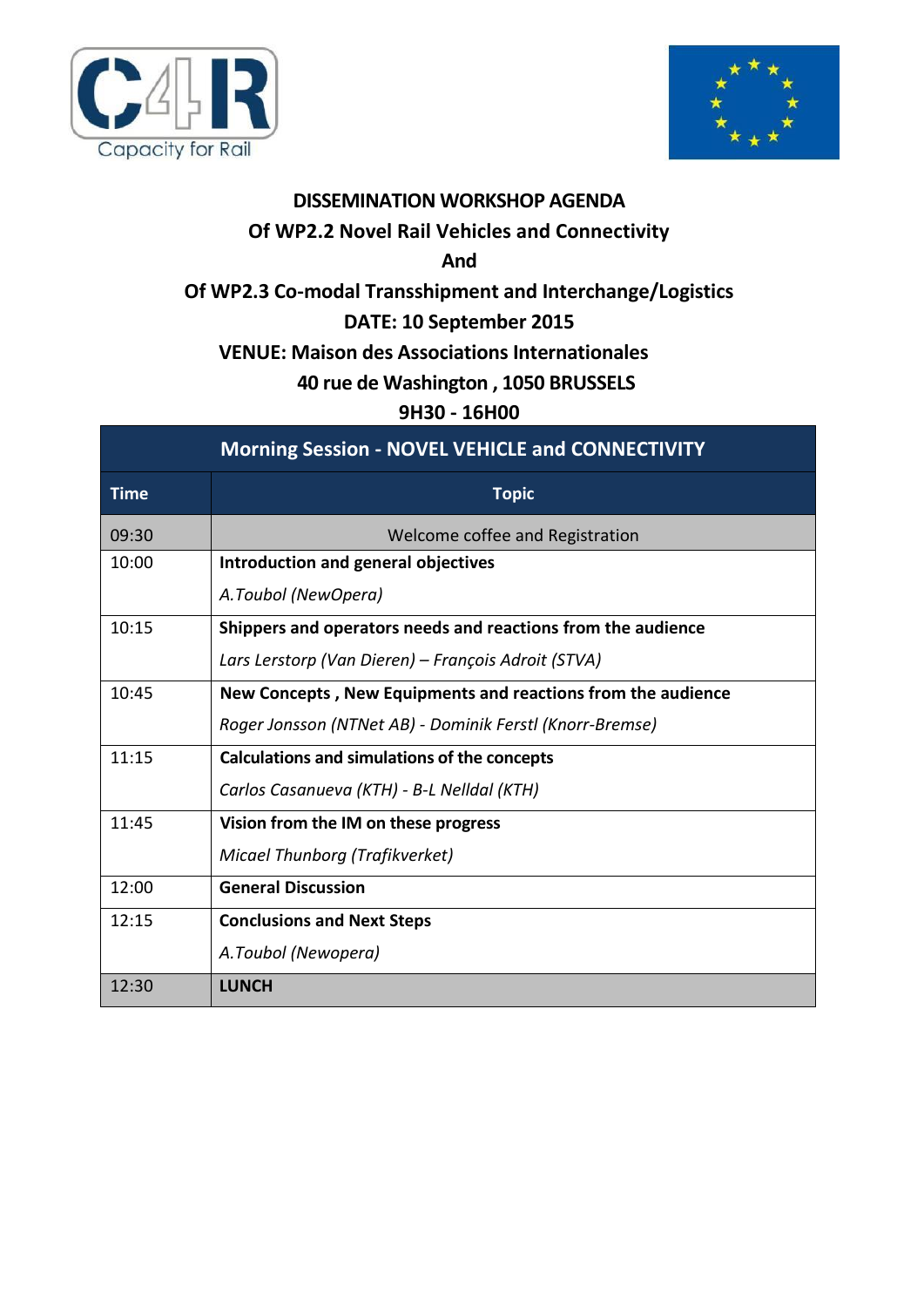## **DISSEMINATION WORKSHOP AGENDA**

#### **Of WP2.2 Novel Rail Vehicles and Connectivity**

**And**

# **Of WP2.3 Co-modal Transshipment and Interchange/Logistics**

## **DATE: 10 September 2015**

### **VENUE: Maison des Associations Internationales**

### **40 rue de Washington , 1050 BRUSSELS**

### **9H30 - 16H00**

| <b>Afternoon Session - TERMINALS</b> |                                                                                                             |  |  |  |  |
|--------------------------------------|-------------------------------------------------------------------------------------------------------------|--|--|--|--|
| <b>Time</b>                          | <b>Topic</b>                                                                                                |  |  |  |  |
| 13:30                                | <b>Introduction and scopes</b>                                                                              |  |  |  |  |
|                                      | Key Performance Indicators, methods and models                                                              |  |  |  |  |
|                                      | From innovations to future scenarios                                                                        |  |  |  |  |
|                                      | Achievements on case study terminals:                                                                       |  |  |  |  |
|                                      | • Munich Riem intermodal terminal,<br>• Hallsberg marshalling yard,                                         |  |  |  |  |
|                                      | • Valencia port rail terminal                                                                               |  |  |  |  |
|                                      | S. Ricci (Sapienza University of Rome – DICEA)                                                              |  |  |  |  |
| 14:30                                | Achievements on operation of logistic chains                                                                |  |  |  |  |
|                                      | B.L. Nelldal (KTH - Royal Institute of Technology)                                                          |  |  |  |  |
| 14:45                                | <b>Case studies feedback</b>                                                                                |  |  |  |  |
|                                      | S. Furiò (Fundacion ValenciaPort), C. Woroniuk (NewRail), J. Karl (DB-DUSS),<br>M. Åkerfeldt (Trafikverket) |  |  |  |  |
| 15:15                                | <b>Structured discussion with stakeholders AUDIENCE</b>                                                     |  |  |  |  |
| 15:45                                | <b>Conclusions and next steps</b>                                                                           |  |  |  |  |
|                                      | S. Ricci (Sapienza University of Rome – DICEA)                                                              |  |  |  |  |
| 16:00                                | End of the workshop                                                                                         |  |  |  |  |

Meeting documents and presentations will be available for download from the public website http://www.capacity4rail.eu/